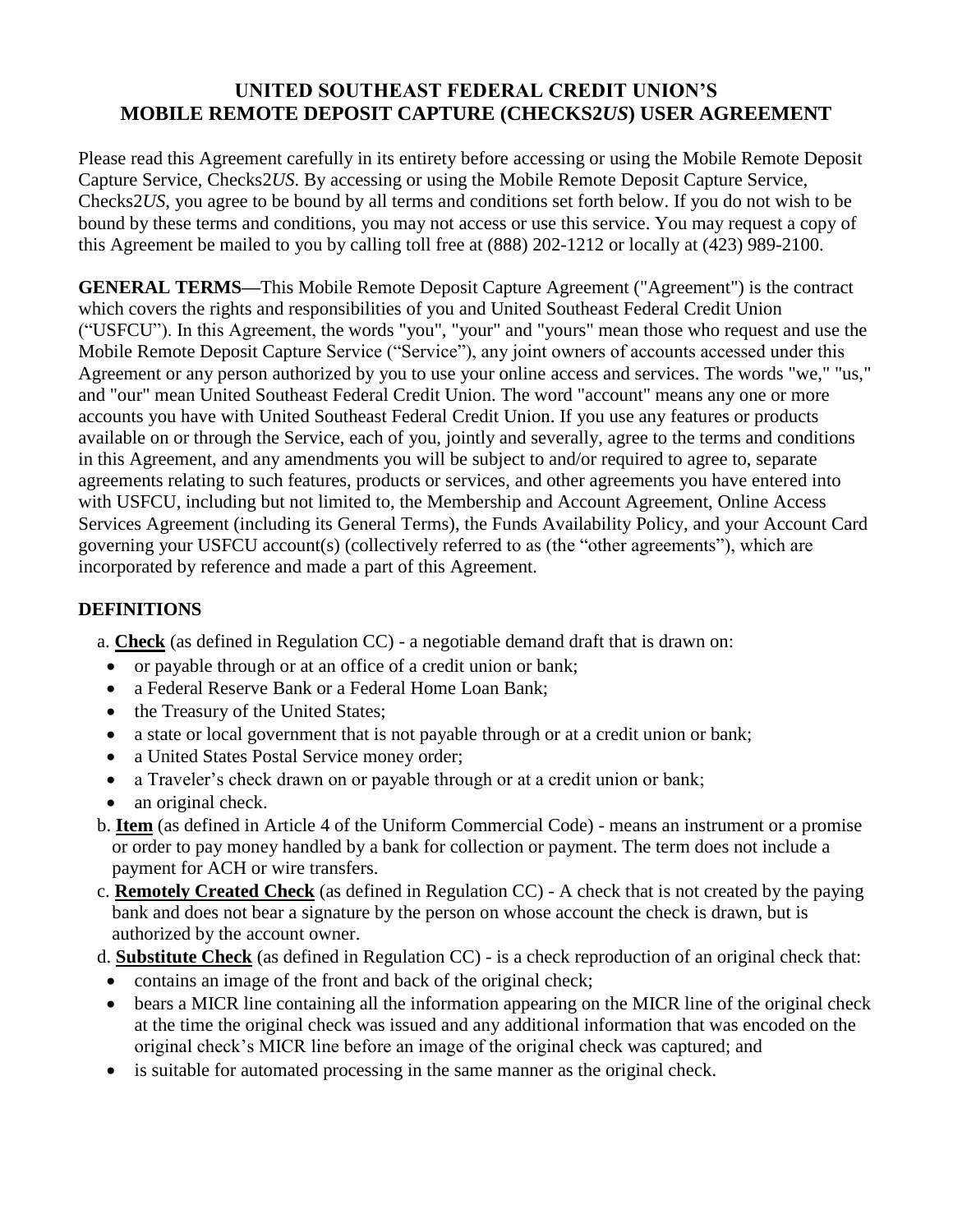**SERVICES—**The Service, Checks2*US*, is designed to allow you to make deposits to your checking, savings, money market savings account, or club accounts by electronically transmitting a digital image of your paper checks to USFCU.

**ACCEPTANCE OF THESE TERMS—**Your use of the Service constitutes your acceptance of this Agreement. You agree to comply with the hardware and software requirements set forth below. USFCU reserves the right to change the terms and charges for the Service described in this Agreement by notifying you of such change in writing (in electronic form or otherwise) and USFCU may amend, modify, add to, or delete from this Agreement from time to time. Your continued use of the Service will indicate your acceptance of the revised Agreement.

**HARDWARE AND SOFTWARE REQUIREMENTS—**For Mobile Deposit, minimum requirements are a mobile device running iOS or Android operating system equipped with a camera. USFCU reserves the right to change hardware and software requirements and will notify you of any material change via email or on our website(s) by providing a link to the revised requirements. Your continued use of the Service will indicate your acceptance of the change(s).

**COMPLIANCE WITH LAWS—**You agree to comply with all laws, statutes, regulations and ordinances pertaining to your use of the Service, as well as all laws relating to the financial transactions contemplated hereunder. You also agree to be bound by any clearinghouse rules or agreements, operating circulars, image exchange agreements, and other documents to which we are a party governing the Service we provide.

• Eligible Items for Deposit. You agree to deposit only "checks" as that term is defined in the Federal Reserve Board's Regulation CC ("Reg CC"). You agree the image of the check transmitted to us shall be deemed an "item" within the meaning of Article 4 of the Uniform Commercial Code.

**LIMITATIONS OF SERVICE—**When using the Service, you may experience technical or other difficulties. We cannot assume responsibility for any technical or other difficulties or any resulting damages you may incur. The Service has qualification requirements, and we reserve the right to change the qualifications at any time without prior notice. We reserve the right to change, suspend or discontinue the Service, in whole or in part, or your use of the Service, in whole or in part, immediately and at any time without prior notice to you.

**a. Service Availability.** The Service, Checks2*US*, will normally be available 24 hours a day, seven days a week, and may be unavailable from time to time for routine software and hardware or due to unscheduled down time.

**b. Unavailability of Service.** In the event the Service is unavailable, you acknowledge you can deposit an original check at any of our branches or by mailing the original check to United Southeast Federal Credit Union, 1545 Bluff City Highway, Bristol, TN 37620. It is your sole responsibility to verify items deposited using the Service, Checks2*US*, have been received and accepted for deposit by us. To verify your deposit was accepted you can sign into Mobile Access, *@*ccess*US*, or STAR and verify your deposit was received.

**UNACCEPTABLE ITEMS FOR DEPOSIT—**You understand and agree you will not use the Service to deposit the following items:

- Savings Bonds;
- Any foreign item issued to you by a financial institution located outside of the United States;
- Canadian Items;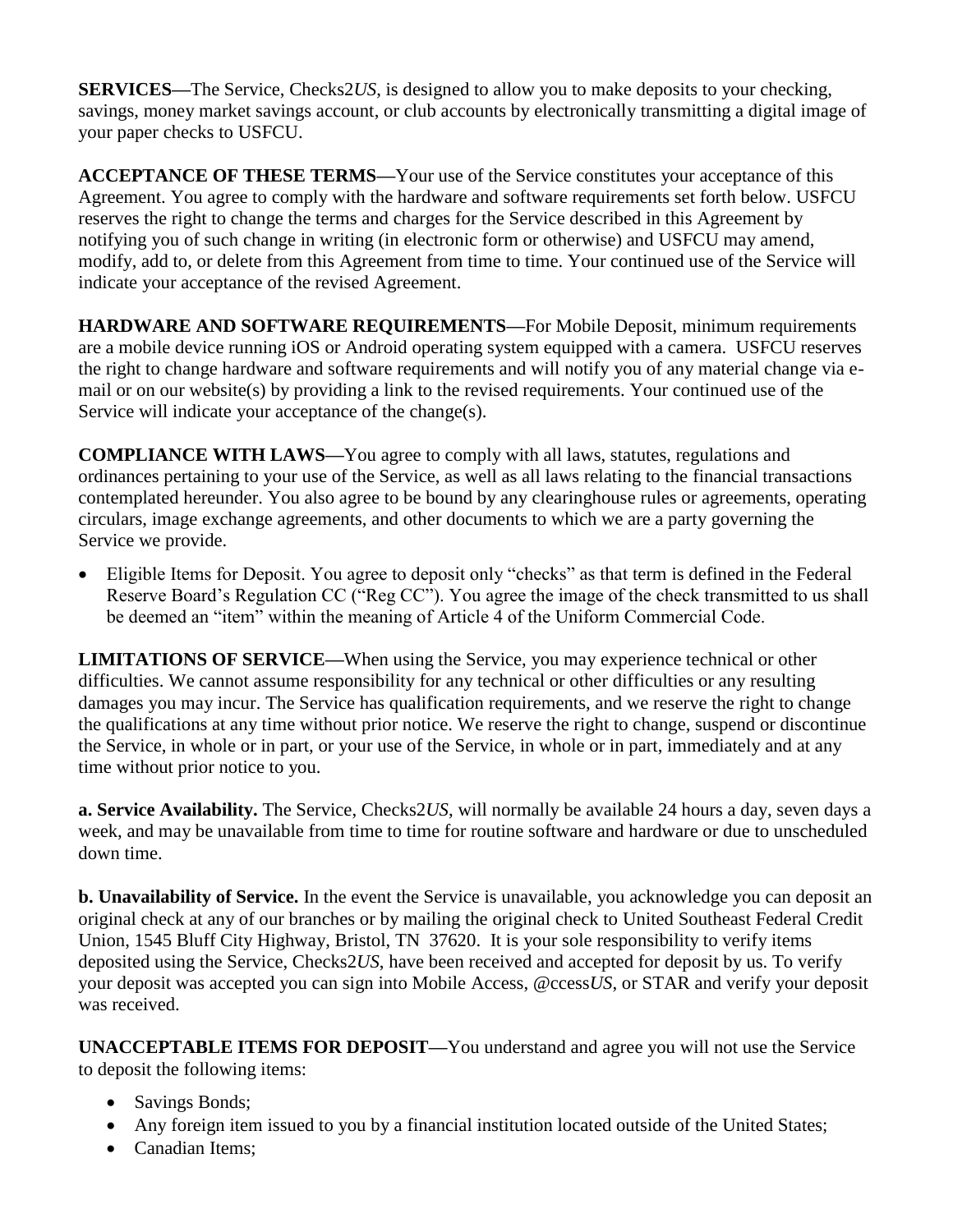- Third party checks (items made payable to another party and endorsed to you by such party);
- Any check previously converted to a "substitute check", as defined in Regulation CC;
- Items drawn on personal or business accounts at USFCU;
- Any items that are "non-negotiable" (whether stamped in print or as a watermark);
- Incomplete checks;
- "Stale-dated" or "post-dated" checks;
- Checks previously submitted for deposit that have been returned for any reason (ex. non-sufficient funds, refer to maker or account closed);
- Any item you suspect or know is fraudulent or otherwise not authorized by the owner of the account on which the check is drawn (ex. lottery or prize drawings);
- Remotely created checks; or
- Cash

Deposits of this nature may result in the immediate termination of your usage of the Mobile Remote Deposit Capture Service, Checks2*US*, and an immediate reversal of the transaction or credit to your account. A reversal means the amount of the item(s) deposited will be removed from your account and will reduce your account balance. The reversal may also result in a negative balance on your account. In the event a negative balance should occur, you understand that you will be responsible for any overdraft fees acquired on your account.

**CHECK REQUIREMENTS—**Any image of a check you transmit to us must accurately and legibly provide all of the information on the front and back of the check at the time of presentment to you by the drawer. Prior to photographing the original check, you will restrictively endorse any item transmitted through the Service as "For mobile deposit only" including the date, account number and your signature or as otherwise instructed by USFCU. You agree to follow any and all other procedures and instructions for use of the Service as USFCU may establish from time to time. The image of the check transmitted to us using the Service must accurately and legibly provide, among other things, the following information: (1) your endorsement; (2) the information identifying the drawer and the paying financial institution which is preprinted on the check, including complete and accurate MICR information and the signatures; and (3) other information placed on the check prior to the time an image of the check is captured, such as any required identification written on the front of the check and any endorsements applied to the back of the check. The image quality of the check must comply with the requirements established from time to time by the American National Standards Institute ("ANSI"), the Board of Governors of the Federal Reserve Board, including the requirements under federal Regulation CC, or any other regulatory agency, clearing house or association. The Service, Checks2*US*, may reject your deposit if the image is not satisfactory or if the back of the check is not properly endorsed. Receipt of an image does not guarantee acceptance of the image.

**RECEIPT OF ITEMS—Upon receipt of the digital image, we will review the image for acceptability.** You understand and agree that receipt of a digital image does not occur until after we have reviewed the digital image and the transaction indicates a "Complete" or "Rejected" status through Mobile Deposit history. If an item you have remotely deposited is rejected, you will be contacted by an employee of the credit union. We are not responsible for any image we do not receive. Following receipt of the image, we may process the image by preparing a "substitute check" or clearing the item as an image. We reserve the right, within our sole and absolute discretion, to accept or reject any item for mobile remote deposit into your account and, in the event we reject an item for mobile remote deposit, you understand and agree you must visit one of our branch locations or mail the original item for deposit. You understand and agree even if we do not initially reject an item you deposit through the Service, we may ask you to provide the original item, because, among other reasons, the paying financial institution deems the electronic image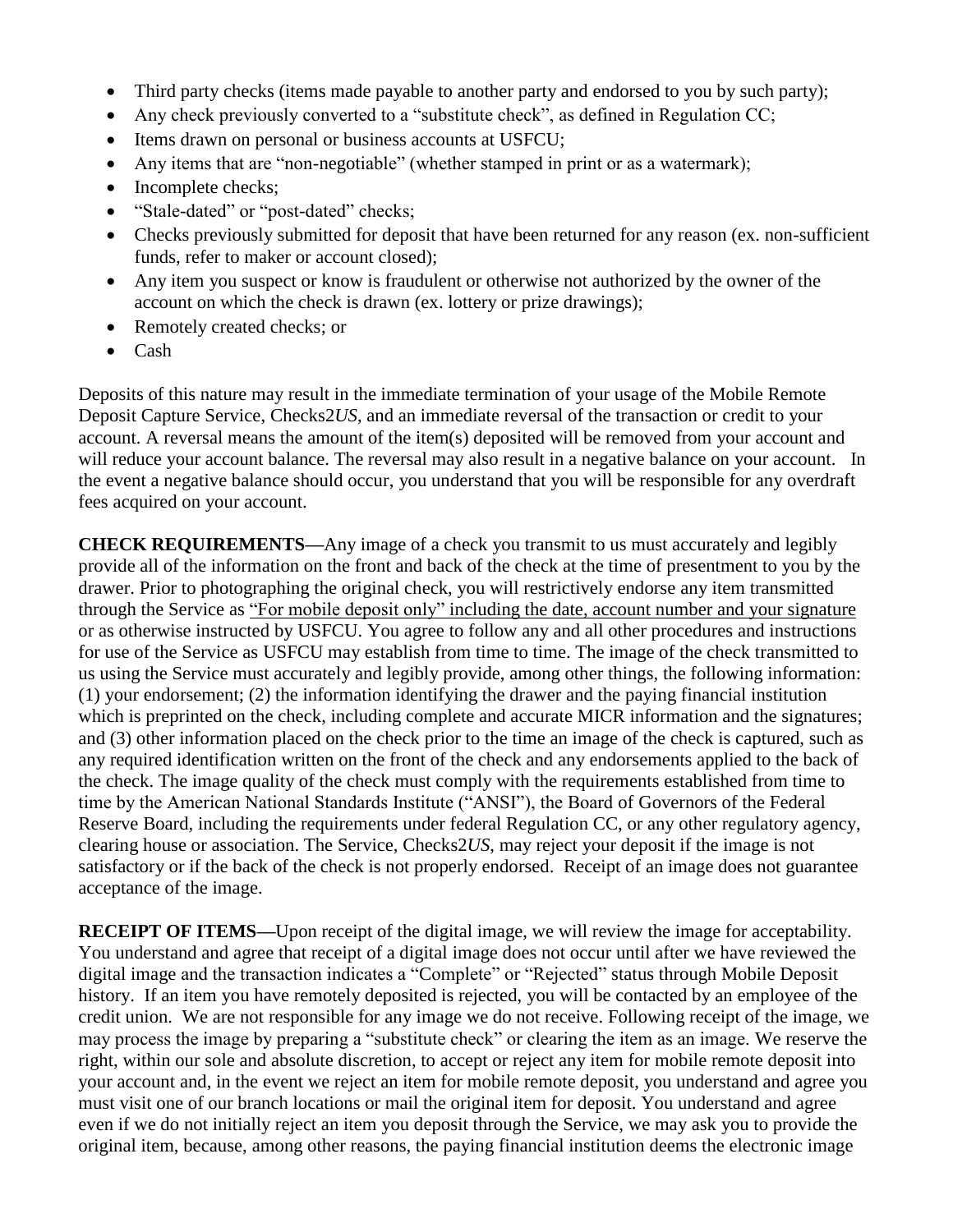illegible. Our failure to reject such an item shall not limit your liability to us. You agree to indemnify us against any loss we suffer because of our acceptance of the remotely deposited check. You further agree:

- a. All images processed for deposit through the Mobile Remote Deposit Service, Checks2*US*, will be treated as "deposits" under your Membership and Account Agreement. Your availability of funds may vary at USFCU's sole discretion according to USFCU's Funds Availability Policy;
- b. We are not liable for any fees, service, or late charges levied against you due to our rejection of any item. In all cases, you are responsible for any loss or overdraft fees to your account due to an item being returned;
- c. With respect to any item you transmit to us for mobile remote deposit that we credit to your account, in the event such item is dishonored, you authorize us to debit the amount of such item from your account, including any applicable fees. Please refer to the current Fee Schedule;
- d. To grant USFCU a security interest in your Accounts or other deposits, and in all funds in such Accounts or other deposits, to secure your obligations to USFCU under this Agreement. This security interest will survive termination of this Agreement; and
- e. When using the Service, you understand check images captured using your mobile device are stored on the device only until the associated deposit has been successfully submitted. You agree to promptly complete each deposit. In the event you are unable to promptly complete your deposit, you agree to ensure your mobile device remains securely in your possession until the deposit has been completed or to delete the associated images from the Service.

**DEPOSIT LIMITS—**We reserve the right to impose limits on the amount(s) and/or number of deposits you transmit using the Service and to modify such limits from time to time.

**RETENTION AND DISPOSAL OF TRANSMITTED ITEMS—**Upon transmission of your imaged item(s), you agree to prominently mark the item(s) "Electronically Presented" or "Deposited via Mobile" and the date to ensure it is not re-presented for payment or deposit again.

- You agree to securely store each original check you deposit using the Service for a period of at least sixty (60) days after transmission to us. After sixty (60) days from date of transmission of the original check, you will destroy the original check. After destruction of an original check, the image will be the sole evidence of the original check.
- You understand and agree you are responsible for any loss caused by your failure to secure the original checks.
- You agree never to re-present the check for deposit.
- If an unresolved issue arises prior to the required destruction of a check, you will promptly (within 5 business days) provide any retained check, or a sufficient copy of the front and back of the check to USFCU as requested to aid in the clearing and collection process, to resolve claims by third parties with respect to any check, or for our audit purposes. If you are unable to provide a sufficient copy of the front and back of the check you will be liable for any unresolved claims by third parties.
- You hereby indemnify USFCU, and hold USFCU harmless from and against, any and all claims, demands, actions, causes of action, losses and damages, of whatever nature or kind, and regardless of the theory upon which the same is (are) based, caused directly or indirectly by, arising out of, related to, in connection with or resulting wholly or partially from, the destruction of original items by you.

**IN CASE OF ERRORS—**Any deposits made through the Service will be reflected on your monthly periodic statement. You understand and agree you are required to notify us of any suspected error relating to images transmitted using the Checks2*US* Service by no later than sixty (60) days after you receive the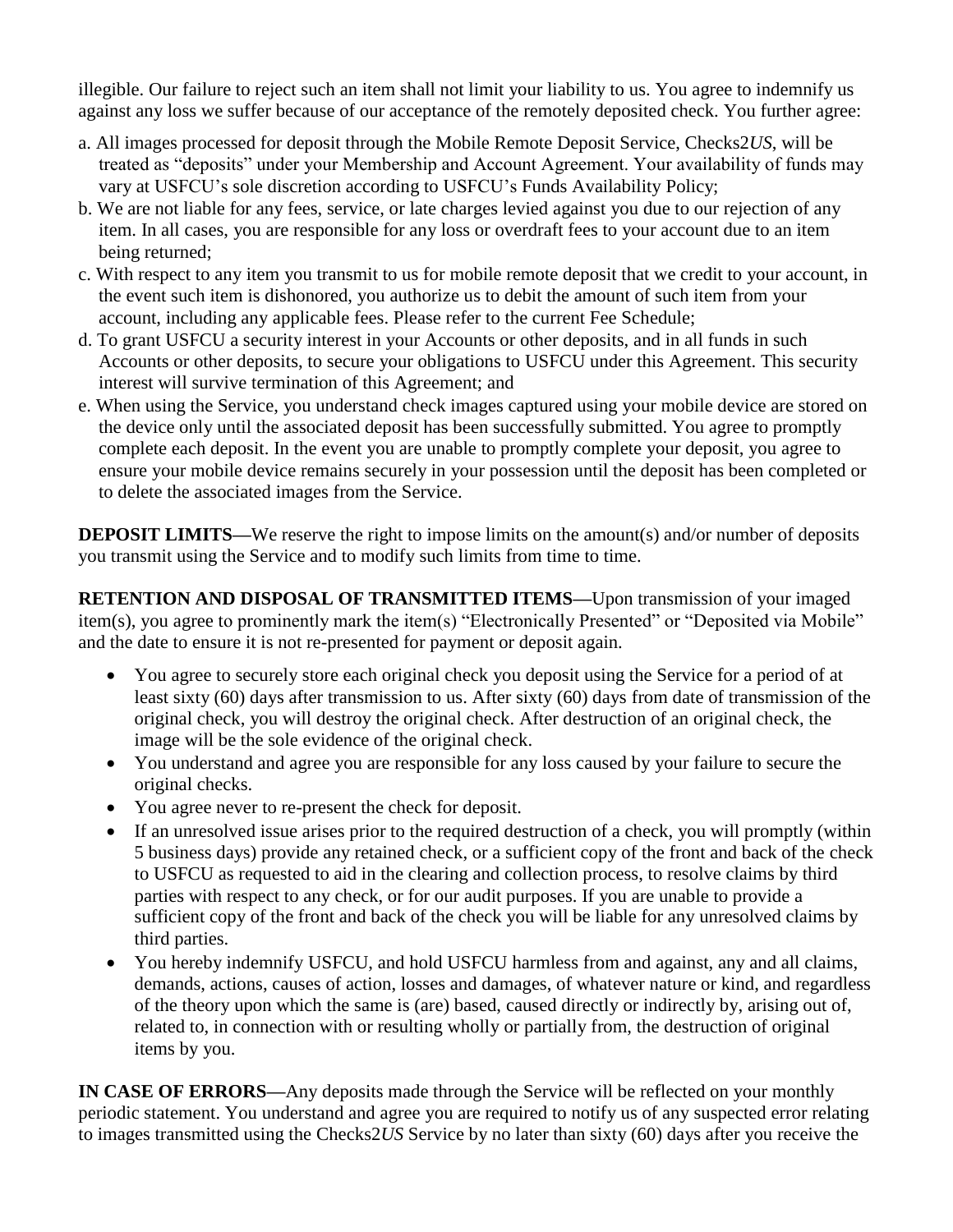monthly periodic statement that includes any transaction you claim is erroneous. You are responsible for any errors you fail to bring to our attention within such time period. You can contact us by calling toll free (888) 202-1212 or locally (423) 989-2100 or emailing us at [Checks2USsupport@usfcu.org.](mailto:Checks2USsupport@usfcu.org)

**EMAIL ADDRESS—**You agree to notify us immediately if you change your email address as this is the email address where you will receive notification(s) of receipt of mobile remote deposit items, if necessary. You can change your email address through *@*ccess*US* or by visiting any of our branch locations.

**DISCLAIMER OF WARRANTIES—**YOU UNDERSTAND AND AGREE THE SERVICE IS PROVIDED AS-IS EXCEPT AS OTHERWISE PROVIDED IN THIS AGREEMENT OR AS REQUIRED BY LAW. WE ASSUME NO RESPONSIBILITY FOR THE TIMELINESS, DELETION, MISDELIVERY, OR FAILURE TO STORE ANY USER COMMUNICATIONS OR PERSONALIZATION SETTINGS. YOU UNDERSTAND AND EXPRESSLY AGREE USE OF THE SERVICE IS AT YOUR SOLE RISK, THAT ANY MATERIAL AND/OR DATA DOWNLOADED OR OTHERWISE OBTAINED THROUGH THE USE OF THE SERVICE IS DOWNLOADED OR OBTAINED AT YOUR OWN DISCRETION AND RISK AND THAT YOU WILL BE SOLELY RESPONSIBLE FOR ANY DAMAGES, INCLUDING WITHOUT LIMITATION, DAMAGE TO YOUR COMPUTER SYSTEM, MOBILE PHONE, OR LOSS OF DATA THAT RESULTS FROM THE DOWNLOAD OR THE OBTAINING OF SUCH MATERIAL AND/OR DATA. EXCEPT AS EXPRESSLY SET FORTH ON THE WEB SITE OR IN THIS AGREEMENT, WE DISCLAIM ALL WARRANTIES OF ANY KIND, EXPRESS OR IMPLIED, INCLUDING WITHOUT LIMITATION, ANY WARRANTY OF MERCHANTABILITY, FITNESS FOR A PARTICULAR PURPOSE OR NON-INFRINGEMENT OF INTELLECTUAL PROPERTY OR THIRD PARTY RIGHTS: AND, WE MAKE NO WARRANTY OR REPRESENTATION REGARDING THE RESULTS THAT MAY BE OBTAINED FROM THE USE OF THE SERVICE, THE ACCURACY OR RELIABILITY OF ANY INFORMATION OBTAINED THROUGH THE SERVICE, THE ACCURACY OF ANY INFORMATION RETRIEVED BY US FROM THE ACCOUNTS OR THAT THE SERVICE WILL MEET ANY USER'S REQUIREMENTS, BE UNINTERRUPTED, TIMELY, SECURE, OR ERROR FREE. EXCEPT AS DESCRIBED IN THIS AGREEMENT, WE WILL NOT BE LIABLE FOR ANY DIRECT, INDIRECT, INCIDENTAL, SPECIAL, CONSEQUENTIAL OR PUNITIVE DAMAGES OF ANY KIND RESULTING FROM THE USE OF OR THE INABILITY TO USE THE SERVICE, ANY INACCURACY OF ANY INFORMATION OR AMOUNT RETRIEVED BY US FROM THE ACCOUNTS, ANY BREACH OF SECURITY CAUSED BY A THIRD PARTY, ANY TRANSACTIONS ENTERED INTO BASED ON THE SERVICE, ANY LOSS OF, UNAUTHORIZED ACCESS TO OR ALTERATION OF A USER'S TRANSMISSIONS OR DATA OR FOR THE COST OF PROCUREMENT OF SUBSTITUTE GOODS AND SERVICES, INCLUDING BUT NOT LIMITED TO DAMAGES FOR LOSS OF PROFITS, USE, DATA OR OTHER INTANGIBLES.

**LIMITATIONS OF LIABILITY—**You are solely responsible for the selection, installation, maintenance, and operation of your mobile phone and software. United Southeast Federal Credit Union expressly disclaims any and all liability as it relates to the improper use of your electronic device and the transmission of data. We will not be liable in the following instances:

- 1. If, through no fault of ours, there is not adequate funds in your account to complete a transaction, your account is closed, or the transaction amount would exceed your credit limit on your line of credit.
- 2. Any errors or failures due to any malfunction of your electronic device or software, or unsuitability of your electronic device or software, or any virus, or any problems that may be associated with the use of any Internet service.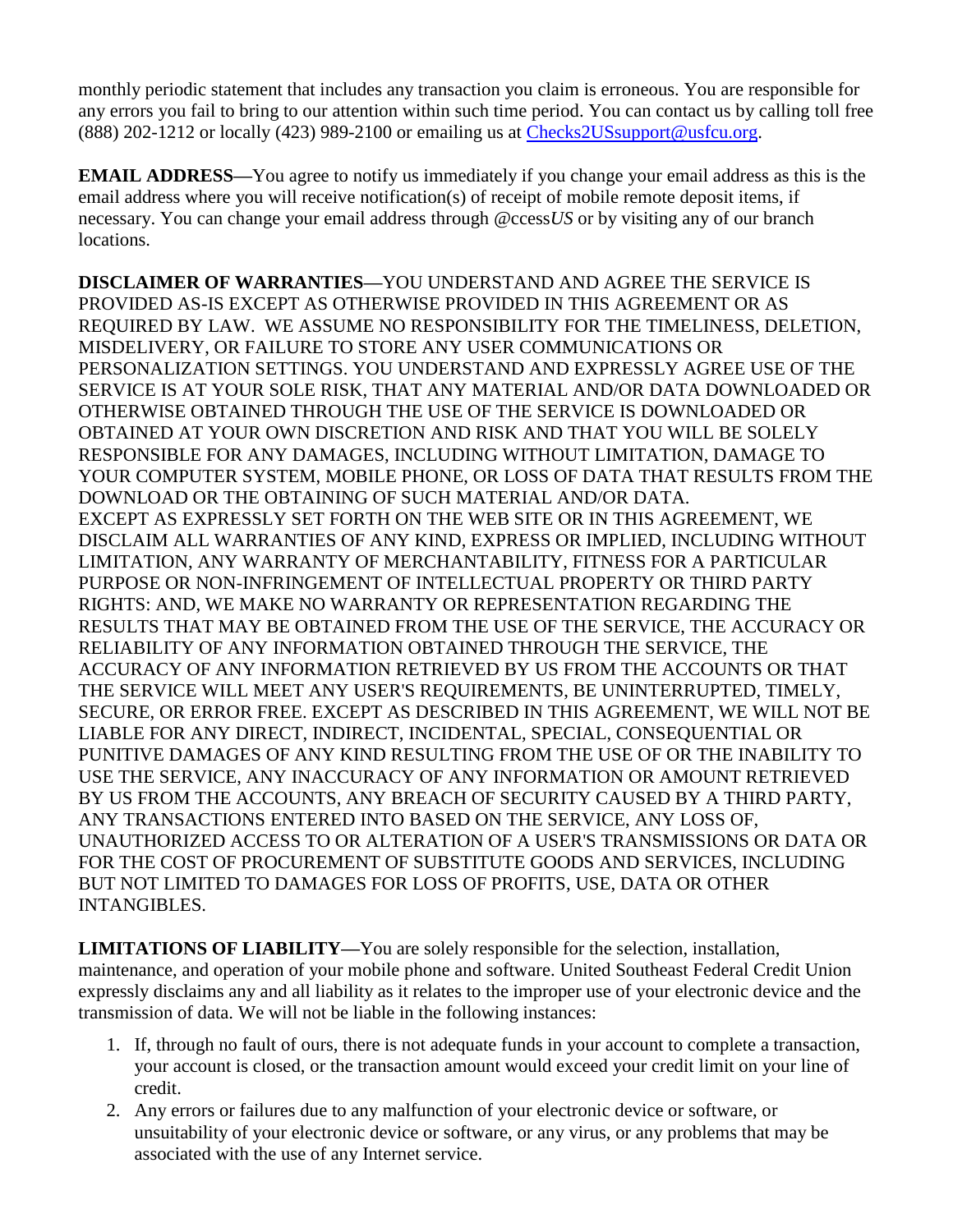- 3. If you used the wrong access code or you have not properly followed any applicable device, internet access, or our user instructions for making transactions.
- 4. If the circumstances beyond our control (such as fire, flood, power outage, equipment or technical failure or breakdown, your internet service provider) prevents the transaction, despite reasonable precautions we have taken,
- 5. Your account is frozen, or if access to your account is blocked because of a delinquent loan or is subject to legal process or other claim.
- 6. If you believe someone has accessed your accounts without your permission and you fail to notify us immediately and confirm notification in writing.
- 7. If we have received incomplete or inaccurate information from you involving your account.
- 8. If we have a reasonable basis for believing that unauthorized use of your access credentials or account has occurred or if you default under this Agreement, the Membership and Account Agreement, a credit agreement or any other agreement with us, or if we or you terminate this agreement.

There may be other exceptions stated in this agreement and in other agreements with you. In no event shall we be liable for damages in excess to your actual loss due to our failure to complete a deposit, and we will not be liable for any incidental or consequential damages.

**ACCOUNTHOLDER'S WARRANTIES—**You make the following warranties and representations with respect to your use of the Service and each image of an original check you transmit to us using the Service:

- Each image of a check transmitted to us is a true and accurate rendition of the front and back of the original check, without any alteration, and the drawer of the check has no defense against payment of the check;
- The amount, the payee, signature(s), and endorsement(s) on the original check are legible, genuine, and accurate;
- Each check you submit to us for deposit will not be resubmitted in any format to us, to any other person, or other financial institution for payment, and will not cause the same drawer's account to be debited twice;
- Other than the digital image of an original check you remotely deposit through the Service, there are no other duplicate images of the original check;
- Each original check was authorized by the drawer in the amount stated on the original check and to the payee stated on the original check;
- You have not knowingly failed to communicate any material information to us;
- You will retain possession of each original check deposited using the Service for the required retention period and neither you nor any other party will submit the original check for payment;
- You will not use the Service and/or your accounts for any illegal activity or transactions;

Files and images transmitted to us will contain no viruses or any other disabling features which may have an adverse impact on our network, data, or related systems.

• In addition you agree you will not (i) modify, change, alter, translate, create derivative works from, reverse engineer, disassemble or decompile the technology or Service, (ii) copy or reproduce all or any part of the technology or Service; or (iii) interfere, or attempt to interfere, with the technology or Service.